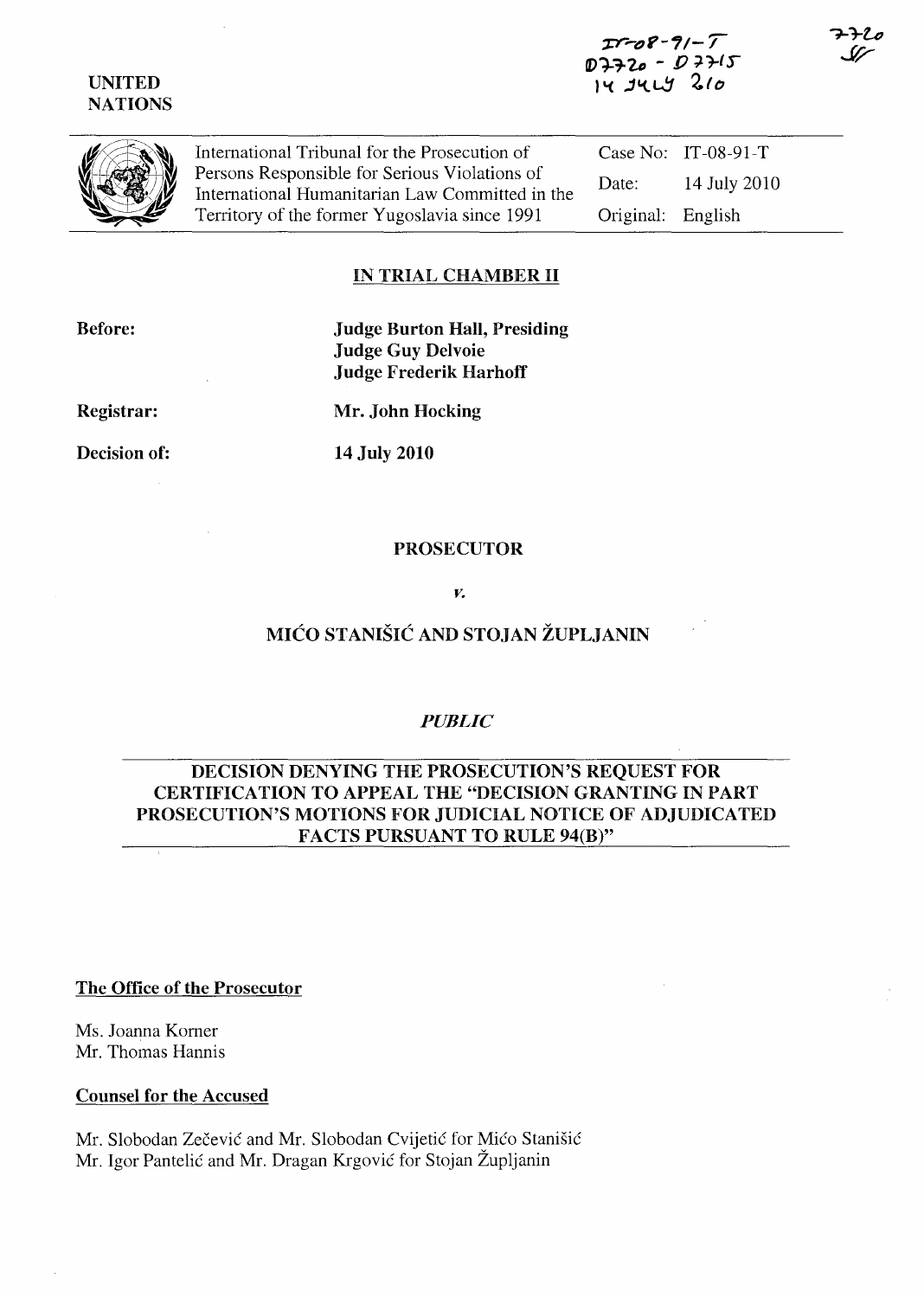**TRIAL CHAMBER 11** ("Trial Chamber") of the International Tribunal for the Prosecution of Persons Responsible for Serious Violations of International Humanitarian Law Committed in the Territory of the former Yugoslavia since 1991 ("Tribunal") is seised of "Prosecution's request for certification to appeal the 'Decision granting in part Prosecution's motions for judicial notice of adjudicated facts pursuant to Rule  $94(B)$ ", filed on 7 April 2010 ("Motion"),<sup>1</sup> whereby the Prosecution requests certification to appeal the Trial Chamber's Decision of 1 April 2010 regarding adjudicated facts ("Impugned Decision")?

1. Neither the Defence of Mico Stani§ic nor the Defence of Stojan Zupljanin responded to the Motion.

## **I. PROCEDURAL HISTORY**

2. On 14 December 2007, prior to the joinder of the cases against Mico Stani§ic and Stojan Zupljanin (collectively, "Accused"), the Trial Chamber then seised of the case against Mico Stanišić issued a "Decision on judicial notice" ("First Decision"),<sup>3</sup> whereby it took judicial notice of 853 facts. <sup>4</sup>

3. Subsequently, the Prosecution filed four further motions for judicial notice of adjudicated facts and, following joinder of the cases against the two Accused,<sup>5</sup> a notice seeking the application to Stojan Zupljanin of the adjudicated facts from the First Decision relating to Mico Stani§ic (collectively, "Prosecution Motions for Judicial Notice"). $<sup>6</sup>$ </sup>

4. On 1 April 2010, this Trial Chamber issued the Impugned Decision, addressing the Prosecution Motions for Judicial Notice, in which it took judicial notice of 1086 adjudicated facts,

<sup>&</sup>lt;sup>1</sup> Prosecution's request for certification to appeal the "Decision granting in part Prosecution's motions for judicial notice of adjudicated facts pursuant to Rule 94(B)", 7 Apr 2010.

<sup>2</sup> Decision granting in part Prosecution's motions for judicial notice of adjudicated facts pursuant to Rule 94(B), 1 Apr 2010.

<sup>&</sup>lt;sup>3</sup> Prosecutor v Mićo Stanišič, Case No. IT-04-79-PT, Decision on Judicial Notice, 14 December 2007, which decided the following motions: Prosecution's motion for judicial notice of facts of common knowledge and adjudicated facts, with annex, 31 Aug 2006 ("First Motion"); Defence motion for judicial notice of adjudicated facts with annex, 1 Feb 2007 ("Stanisic Defence Motion"); and Prosecution's second motion for judicial notice of adjudicated facts, with revised and consolidated annex, 10 May 2007 ("Second Motion").

<sup>&</sup>lt;sup>4</sup> First Decision, para. 28.

*<sup>5</sup> Prosecutor* v. *Mic'o Stanisie,* Case No. IT-04-79-PT and *Prosecutor* v. *Stojan ZupUanin,* Case No. IT-99-36/2-PT, Decision on Prosecution motion for joinder and leave to consolidate and amend indictments, 26 Sep 2008 ("Joinder Decision").

 $6$  Prosecution's third motion for judicial notice of adjudicated facts, with annex, 25 Jan 2008 ("Third Motion"); Prosecution's fourth motion for judicial notice of adjudicated facts, with annex, 24 Apr 2008 ("Fourth Motion"); Prosecution's request and notice regarding application of adjudicated facts to Stojan Zupljanin with annex, 23 Feb 2009 ("Notice"); Prosecution's fifth motion for judicial notice of adjudicated facts, with annex, 21 Aug 2009 ("Fifth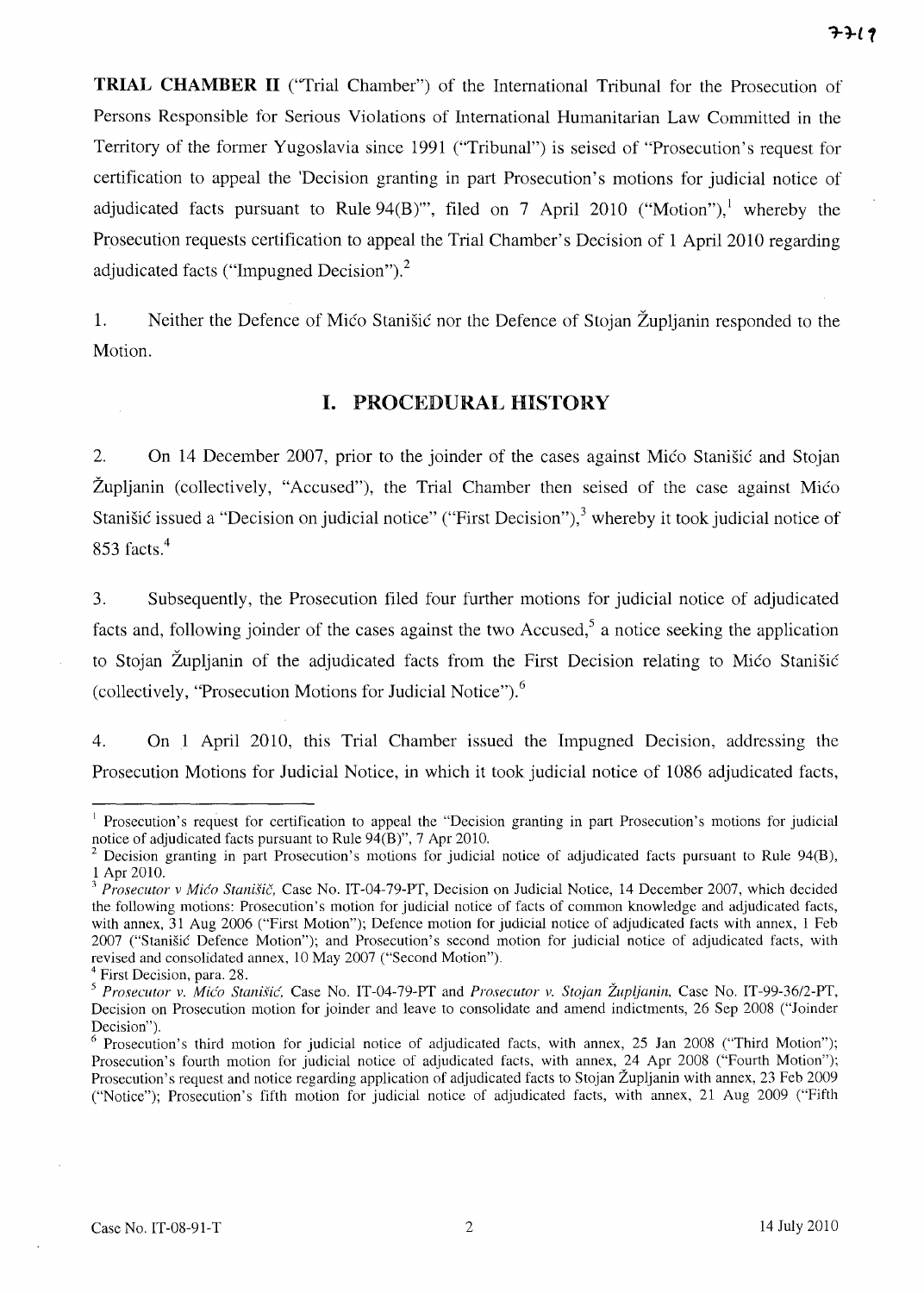as formulated in Annex A thereto, $<sup>7</sup>$  and declined to take judicial notice of 239 facts on the basis that</sup> they "do not fulfil at least one of the *Popovic* Requirements" or "because taking judicial notice of them would not serve the interests of justice".<sup>8</sup>

5. In the Impugned Decision, the Trial Chamber also reviewed the adjudicated facts of which the previous Trial Chamber took judicial notice in the case against Mico Stanisic, in order to determine whether it should also take judicial notice of them in relation to Stojan Zupljanin. Where, in the Trial Chamber's view, a proposed fact failed to meet the admissibility requirements in relation to Stojan Zupljanin, the Trial Chamber declined to take judicial notice of the fact in respect of either of the Accused.<sup>9</sup> Of the adjudicated facts denied or redacted in the Impugned Decision, 233 facts had been accepted by the First Decision.

## II. APPLICABLE LAW

6. In order to challenge a decision by way of interlocutory appeal, Rule 73(B) requires the Prosecution to show that the Impugned Decision meets both requirements of that Rule:<sup>10</sup> that it involves, first, "an issue that would significantly affect the fair and expeditious conduct of the proceedings or the outcome of the trial" ("first prong") and second, that "an immediate resolution by the Appeals Chamber may materially advance the proceedings" ("second prong").

Motion"); and Prosecution's sixth motion for judicial notice of adjudicated facts, with annex, 2 Feb 2010 ("Sixth Motion").

<sup>7</sup> The Trial Chamber has taken judicial notice of adjudicated facts from the following judgements: *Prosecutor v MomCilo Kraji,snik,* Case No. IT-00-39-T, Judgement, 27 Sep 2006; *Prosecutor v. Radoslav Brdanin,* Case No. IT-99- 36-T, Judgement, 1 Sep 2004; *Prosecutor v. Radoslav Brdanin,* Case No. IT-99-36-A, Appeals Judgement, 3 Apr 2007; *Prosecutor v. Milomir Stakic.* Case No. IT-97-24-T, Judgement, 31 Jul 2003; *Prosecutor v. Miroslav Kvocka et aI.,*  Case No. IT-98-30/1-T, Judgement, 2 Nov 2001; *Prosecutor v. Stanislav Galić*, Case No. IT-98-29-T, Judgement, 5 Dec 2003; *Prosecutor v. Blagoje Simic,* Case No. IT-95-9-T, Judgement, 17 Oct 2003; *Prosecutor v. Mitar Vasi(jevic,*  Case No. IT-98-32-T, Judgement, 29 Nov 2002; *Prosecutor v. Delalic et aI.,* Case No. IT-96-21-T, Judgement, 16 Nov 1998 and *Prosecutor v. Dulko Tadic,* Case No. IT-94-24-T, Judgement, 7 May 1997, Impugned Decision, Annex A. 8 Impugned Decision, para. 50.

<sup>&</sup>lt;sup>9</sup> Impugned Decision, para. 26 and fn 96 referring to *Prosecutor v. Popović et al.*, No. IT-05-88-T, Decision of Prosecution motion of judicial notice of adjudicated facts with annex, 26 Sep 2006 ("Popovic Decision"), para. 22(d), where the Trial Chamber withheld judicial notice of purported facts that "relate to the acts, conduct, or mental state of *one or more of the Accused"* (emphasis added).

<sup>&</sup>lt;sup>10</sup> Prosecutor v. Gotovina et al., Case No. IT-06-90-T, Decision on Gotovina Defence request for certification to appeal the Trial Chamber decision of4 November 2009, 20 Jan 2010, para. 2; *Prosecutor v. Sefer Halilovic,* Case No. IT-Ol-48-PT, Decision on Prosecution request for certification for interlocutory appeal of "Decision on Prosecutor's motion seeking leave to amend the indictment", 12 Jan 2005 *("Halilovic* Decision"), p. 2; *Prosecutor v. Pavle Strugar,* Case No. IT-01-42-T, Decision on Defence motion for certification, 17 Jun 2004, para. 2; *Prosecutor v. Slobodan Milosevic<,*  Case No. IT-02-54-T, Decision on two Prosecution requests for certification of appeal against decisions of the Trial Chamber, 6 May 2003, p. 3.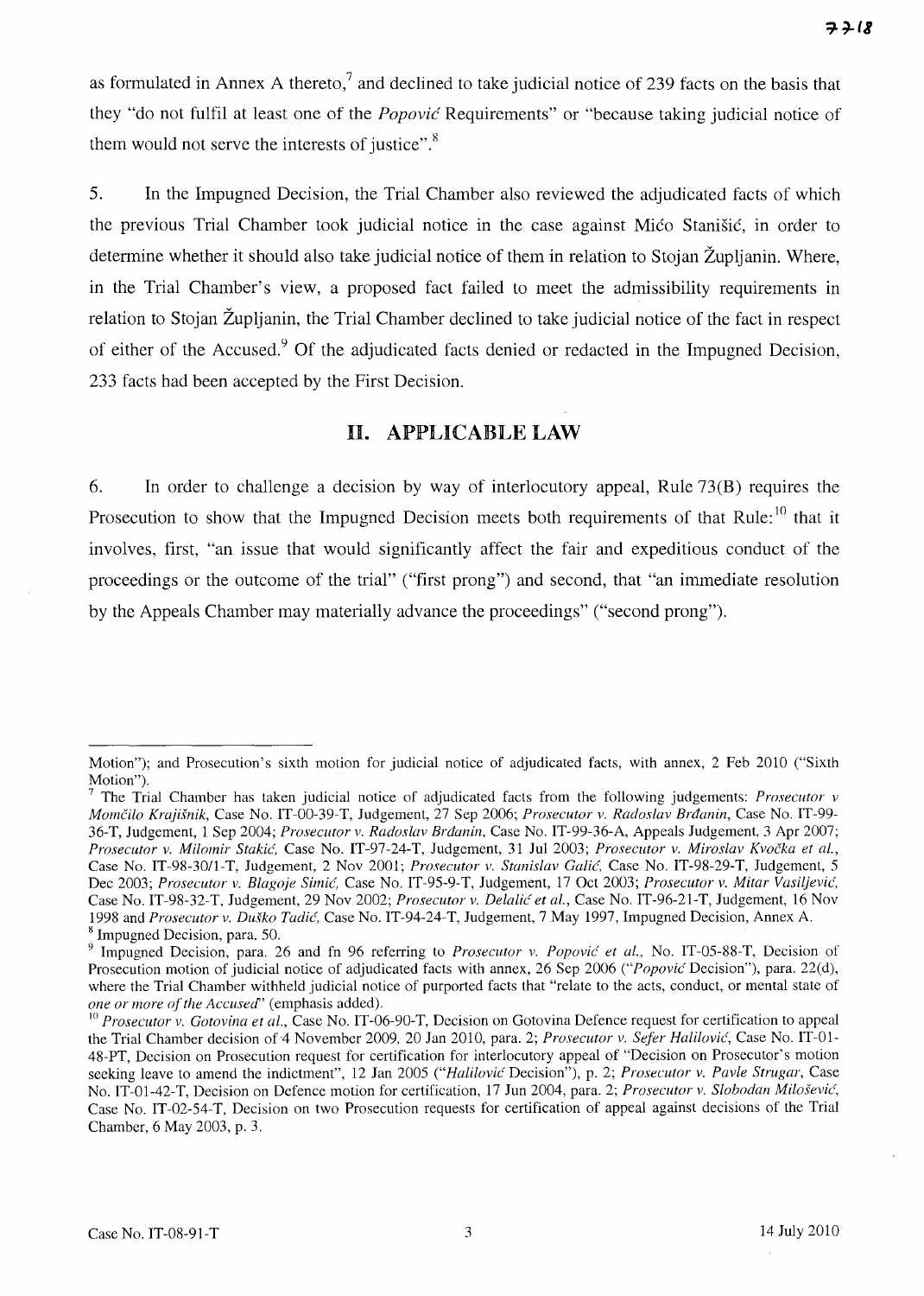7. Decisions on certification are not concerned with whether or not an impugned decision was correctly reasoned.<sup>11</sup> Rule 73(B) permits certification only where the Trial Chamber finds both requirements of the Rule are satisfied.<sup>12</sup> However, even where both requirements are satisfied, certification remains within the Trial Chamber's discretion. <sup>13</sup>

### **HI. SUBMISSIONS**

8. The Prosecution submits that because the Impugned Decision was not issued until "seven months after the commencement of trial",<sup>14</sup> even though all but one of the Prosecution Motions for Judicial Notice had been filed before the trial began, it had "to decide upon, prepare, and present its case in the absence of any ruling by the Trial Chamber on [the] proposed adjudicated facts<sup>"15</sup> and "to tailor its case in the absence of any certainty as to which adjudicated facts it could rely on".16

9. The Prosecution further asserts that the Impugned Decision "affects the fair conduct of the proceedings" as it "deprive[s] the Prosecution of its ability to rely on the proposed and previously granted adjudicated facts at this point of the trial".<sup>17</sup>

10. The Prosecution adds that "at the very least", it should have been able to rely on the adjudicated facts granted in the First Decision.<sup>18</sup> The Prosecution contends that it has relied upon these facts in the presentation of its case so far and further that it "proceeded to present its case on the assumption that [they] would also be admissible as evidence against [Stojan Župljanin]"<sup>19</sup> as indicated by the Trial Chamber at the pre-trial conference on 4 September  $2009$ <sup>20</sup>

<sup>&</sup>lt;sup>11</sup> *Pro secutor v. Zdravko Tolimir*, Case No. IT-05-82/2-PT, Decision on request for certification of decision on Prosecution motion for judicial notice of adjudicated facts, 23 Feb 2010, p. 2; *Prosecutor v. Popović et al.*, Case No. IT-OS-SS-T, Decision on Defence motion for certification to appeal decision on Prosecution motion for judicial notice of adjudicated facts, 20 Oct 2006, p. 2; *Prosecutor v. Slohodan Milo,fevic,* Case No. IT-02-S4-T, Decision on Prosecution motion for certification of Trial Chamber decision on Prosecution motion for *voir dire* proceedings, 20 Jun 200S *("Milo§evic(* Decision"), para. 4.

<sup>&</sup>lt;sup>12</sup> Halilović Decision, p. 1.

<sup>&</sup>lt;sup>13</sup> Prosecutor v. Radovan Karadžić, Case No. IT-95-5/18-PT, Decision on Accused's application for certification to appeal decision on motions for extension of time: Rule *92his* and response schedule, S Jul 2009, para. 11; *Prosecutor v. Milutinović et al.*, Case No. IT-05-87-PT, Decision on Prosecution's request for certification of appeal of decision on Vladimir Lazarević and Sreten Lukić's preliminary motions on form of the indictment, 19 Aug 2005, p. 3; *Milošević* Decision, para. 2.

<sup>&</sup>lt;sup>14</sup> Motion, para. 4.

<sup>15</sup> *Ihid.* 

<sup>16</sup>*Id,* para. 6. 17 *Id.,* para. 9.

<sup>18</sup>*Ihid.* 

<sup>19</sup>*Id,* para. S.

<sup>&</sup>lt;sup>20</sup> Id., para. 7, citing the following statement of the bench during the pre-trial conference: "It would be difficult now that the cases have been joined not to apply them to Zupljanin. So what was admitted for Stanisic will cover Zupljanin as well", Pre-trial conference, 4 Sep 2009, T. 143.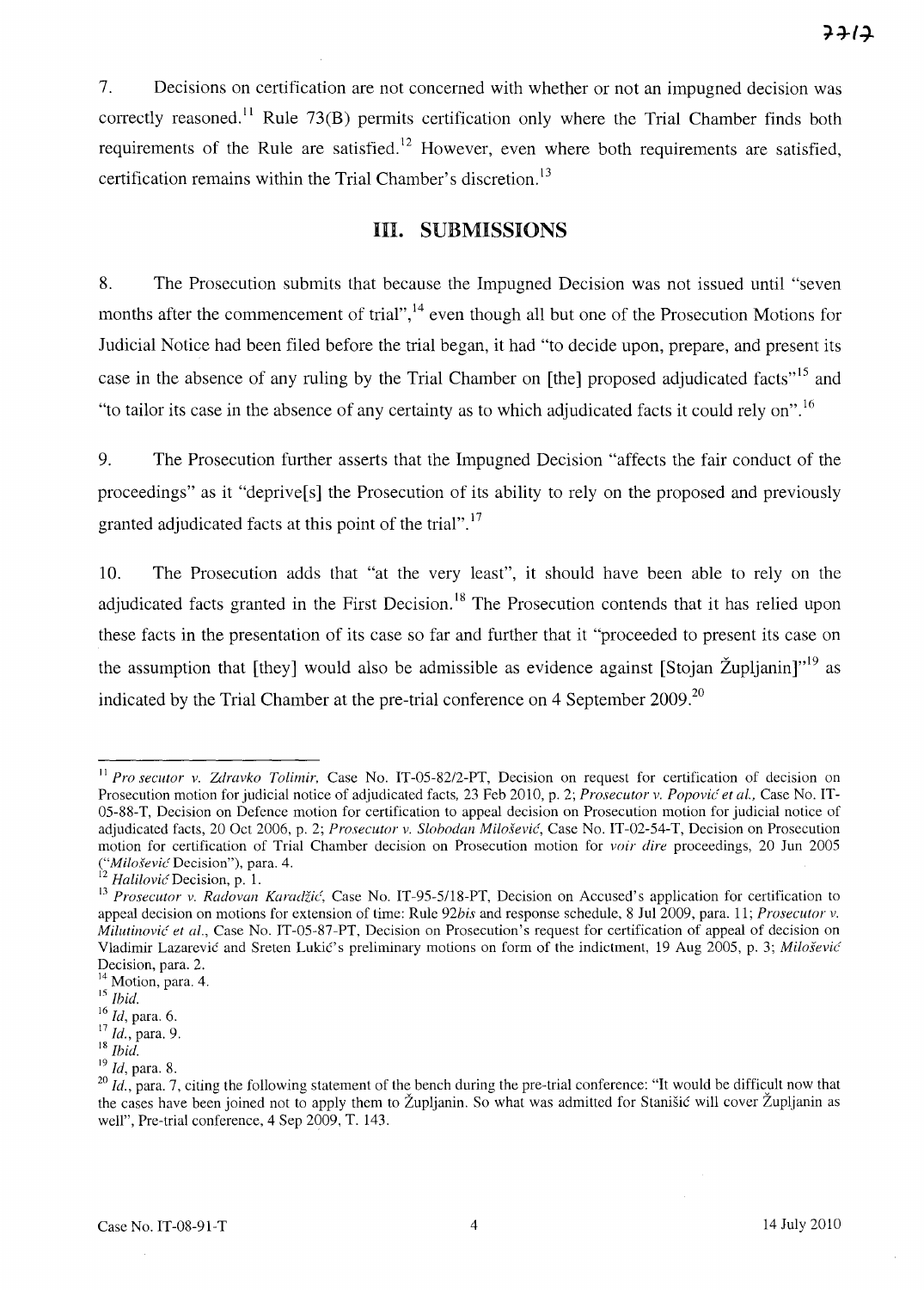11. The Prosecution argues that the Impugned Decision "clearly affects the expeditiousness of the trial" for the reason that it "is now in a position where it must apply to the Trial Chamber either to recall witnesses, or to call additional witnesses and additional evidence to address factual issues that were covered by the proposed adjudicated facts" and "to seek adjournments to gather the necessary material."<sup>21</sup>

12. The Prosecution asserts that immediate resolution by the Appeals Chamber will "remove the need for the Prosecution to seek leave to call additional witnesses, recall witnesses, seek adjournments of the trial in order to accomplish this, or seek substantial additional time for the presentation of its case".<sup>22</sup> In its view, "an immediate Decision would remove any element of uncertainty into the precise nature of the case that both Accused must face, and in turn, assist the Accused in preparing their defence. $n^{23}$ 

## **IV. DISCUSSION**

13. The Prosecution states that, as a result of indications given by the Trial Chamber at the pretrial stage, $^{24}$  it continued to rely on the adjudicated facts admitted in the First Decision as applicable in the joint case. Indeed, those indications might have led the Prosecution to expect that it could rely on those facts, and to present its case accordingly. However, a decision ignoring the impact of a joinder on the admissibility of the evidence proposed by the Prosecution through adjudicated facts could not only have been unfair to the Accused but also contrary to the existing jurisprudence on Rule  $94(B)$ .<sup>25</sup> In its preparations, therefore, the Prosecution should have considered that its request to join the two cases would, if granted, have an impact on the adjudicated facts accepted by the First Decision. The Trial Chamber is of the view that it is not the Impugned Decision but the Prosecution's reliance on the indications provided by the Trial Chamber on the subject-matter in the pre-trial phase that may have affected to some extent the fair conduct of the proceedings.

14. Although, once again, this is not an issue flowing from the Impugned Decision itself, the Trial Chamber is also mindful of the Prosecution having had to prepare its case and present evidence over several months at trial without knowing which of the proposed adjudicated facts would be judicially noticed in the joined case.

 $21$  Motion, para. 11.

<sup>22</sup>*Id.,* para. 14.

<sup>23</sup>*Ibid.* 

<sup>&</sup>lt;sup>24</sup> As referred to by the Prosecution in the Motion, para. 7 and in the Motion for 53 additional witnesses, paras 20, 22-23,25-27 (see fn 27 *infra).* 

<sup>25</sup> As referred to in the Impugned Decision, paras 24-26. See also *supra* fn 9.